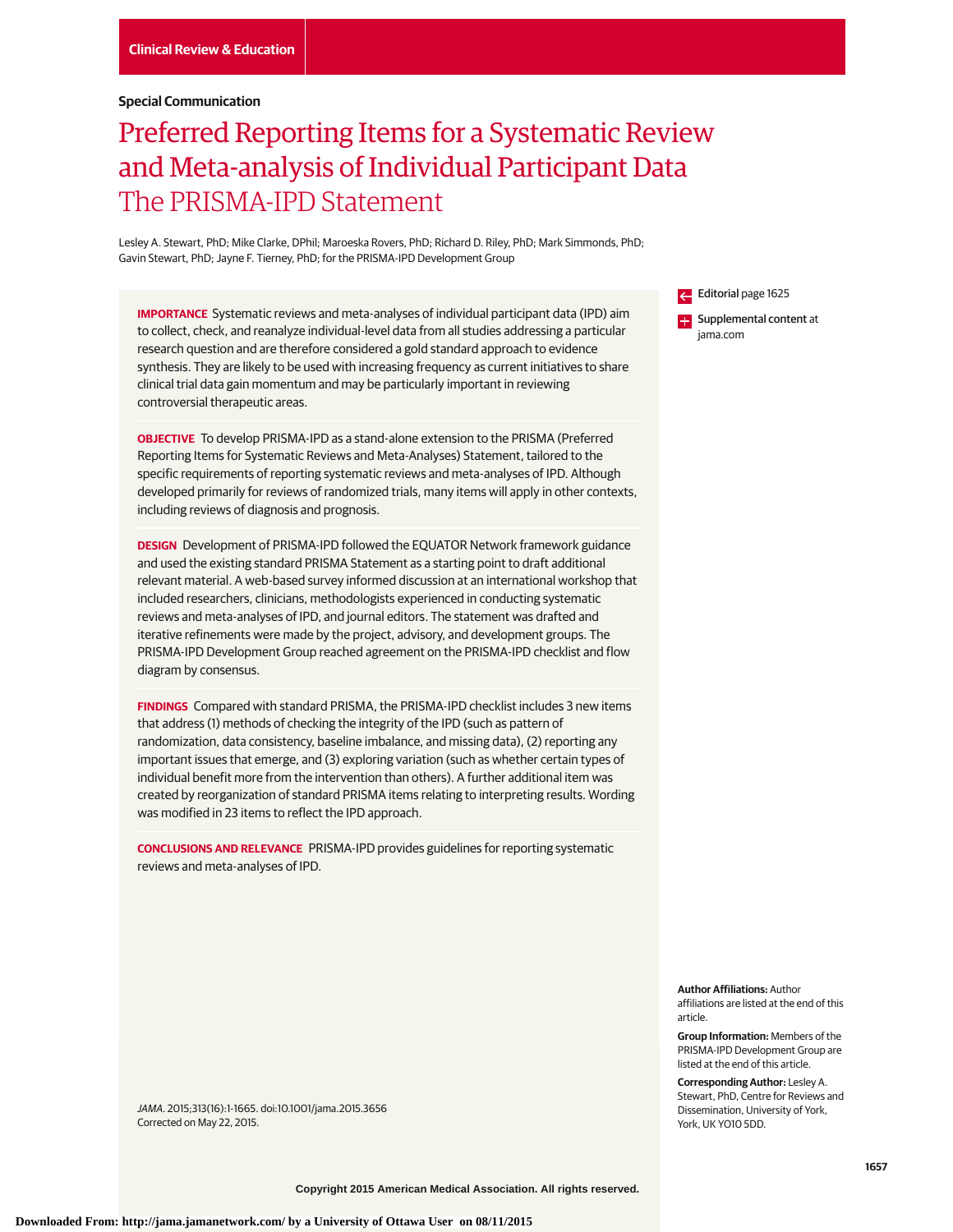Systematic reviews and meta-analyses of individual partici-<br>
pant data (IPD) aim to identify, appraise, and summarize<br>
the evidence from multiple studies addressing the same<br>
research question or topic. Uplike most systema pant data (IPD) aim to identify, appraise, and summarize research question or topic. Unlike most systematic reviews, they do not rely on aggregate data extracted from journal publications. Rather, the original data on each individual participant are sought from each eligible study. These data typically include characteristics such as age or stage of disease, the intervention or exposure being investigated, and follow-up data on outcomes and events.

"Participant" is used to describe the unit of analysis because most commonly this is an individual person. However, it may apply equally to other units of analysis, such as a school, primary care practice, or hospital in a cluster randomized trial, or an individual body part.What is important is the availability of raw unit-level data rather than aggregate-level data extracted from a report.

The PRISMA (Preferred Reporting Items for Systematic Reviews and Meta-Analyses) Statement published in 2009,<sup>1</sup> which includes a 27-item checklist and flow diagram, was developed principally for systematic reviews and meta-analyses of randomized trials that use aggregate data, generally extracted from published reports. It therefore does not cover some important aspects of the IPD approach to systematic review and meta-analysis, particularly the methods used to obtain, check, and synthesize the IPD, and to handle studies for which IPD were not available. PRISMA-IPD was developed to address these issues.

## Methods

PRISMA-IPD was developed based on the methodological framework for guideline development published by the EQUATOR Network.<sup>2</sup> The standard PRISMA Statement<sup>1</sup> was used as a starting point, and initial work to adapt and build on this was led by a steering group aided by a small project group.

The project group conducted a review of how systematic reviews and IPD meta-analyses are currently reported to update previous evaluations and guidance in this area.<sup>3,4</sup> An initial draft adaptation of the standard PRISMA checklist was then prepared by the steering and project groups. This formed the basis of an electronic questionnaire distributed to 95 members of the Cochrane IPD Meta-analysis Methods Group, 88 members of the Society for Research Synthesis Methods, 4 members of both, and 4 additional individuals invited to help develop the extension. Recipients were asked to send the questionnaire to others who might be interested. Links to the survey were placed on the websites of the Cochrane IPD Meta-analysis Methods Group, the Centre for Reviews and Dissemination (CRD), and the Systematic Reviews journal, as well as on the Cochrane Facebook page. The CRD also advertised the survey using Twitter. The survey remained open for 14 days.

The questionnaire sought feedback on the appropriateness of standard PRISMA Statement items to IPD and on suggested changes and additions. It included 4 items with suggested wording changes (1, 3, 6, 18), 8 items with additional proposed elements (11, 14, 15, 16, 17, 19, 20, 25), and 1 item with both (10). Proposed wording changes were rated "appropriate" or "other change required," and suggested additional components were rated as "not required," "possible," "desirable," or "essential." Fourteen items had no suggested changes at that stage (2, 4, 5, 7, 8, 9, 12, 13, 21, 22, 23, 24, 26, 27).

A 1-day international workshop was convened in York, United Kingdom, in March 2013. The 26 participants included systematic reviewers with experience in IPD synthesis (n = 21), clinicians (n = 6), methodologists ( $n = 20$ ), and journal editors ( $n = 10$ ). Survey feedback was presented, and each PRISMA item was discussed in detail and agreement on inclusion and wording reached by consensus. The checklist prepared during the workshop was then circulated for further comment to participants and to 3 people unable to attend. It continued to be refined iteratively by the steering group and subsequently the wider development group.

#### Results

#### Survey Response

Fifty-three responses to the questionnaire were received, a 28% response rate based on direct invitations (numbers of respondents not invited directly are unknown). Of 38 respondents who answered demographic questions, there were 28 systematic reviewers, 9 health care practitioners, 1 policy maker, 27 methodologists, 13 statisticians, and 3 publishers. Twenty-seven reported membership of the Cochrane Collaboration and 11 indicated that they were not members. Twelve reported no practical experience with IPD systematic reviews, whereas 5 had completed 1, 10 had completed between 2 and 5, and 11 had completed more than 5 such reviews.

Respondents supported suggestedwording changes for 4 items (>80% scored as appropriate) and required further change for 1 item (31% scored as appropriate). Suggested additions concerning data checking, prespecification, statisticalanalysis, studyvariables sought, numbers of participants, IPD-based description of clinical characteristics, reasons for nonprovision of IPD, how studies with and without IPD were analyzed together, and the effect of unavailable trials and missing IPD were supported (>70%). Providing particular datachecking details and production of forest plots for all analyses were not supported (<70%). These results were used only as a starting point for deliberation at the workshop.

#### Workshop Response

At the workshop 25 checklist items were modified during discussion, much of which centered on striking a balance between being consistent with the standard PRISMA Statement and covering all aspects of reporting pertinent to IPD. Iterative modification and refinement of almost all items by the steering and wider development groups continued until September 2014.

#### Final PRISMA-IPD Checklist

The Table presents the final PRISMA-IPD checklist adapted and extended from the original PRISMA Statement, as agreed by consensus of those involved in its development. This includes provision for additional information required to describe adequately the IPD approach or where some rewording provides clarity, particularly in the context of IPD. PRISMA-IPD contains 23 items in which the wording has been modified and 3 new items on methods of checking data integrity (A1), on methods of exploring varia-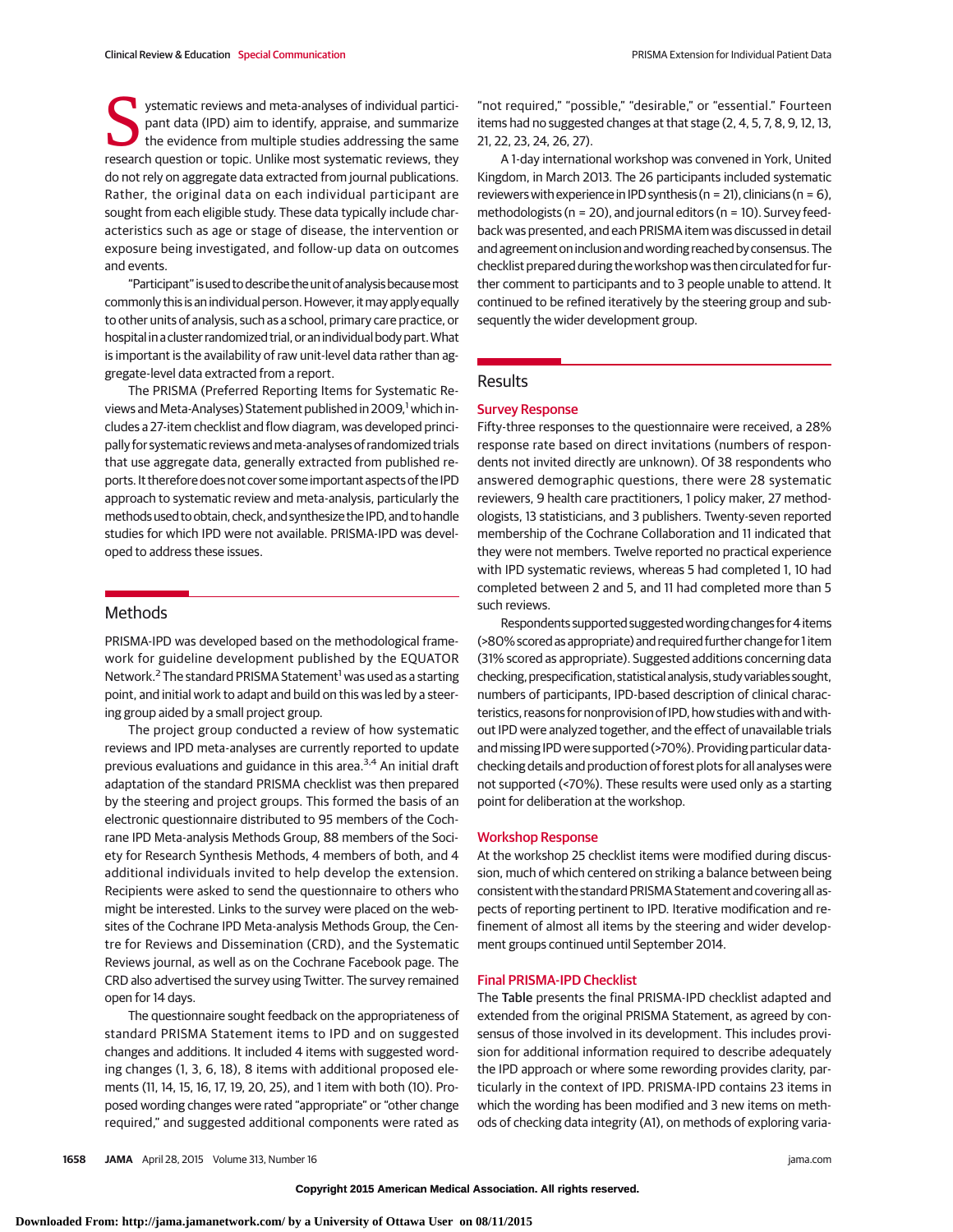| PRISMA-IPD<br>Section/Topic                         | Item<br>No. <sup>b</sup> | <b>Checklist Item</b>                                                                                                                                                                                                                                                                                                                                                                                                                                                                                                                  | <b>Reported on Page</b> |
|-----------------------------------------------------|--------------------------|----------------------------------------------------------------------------------------------------------------------------------------------------------------------------------------------------------------------------------------------------------------------------------------------------------------------------------------------------------------------------------------------------------------------------------------------------------------------------------------------------------------------------------------|-------------------------|
| <b>Title</b>                                        |                          |                                                                                                                                                                                                                                                                                                                                                                                                                                                                                                                                        |                         |
| Title                                               | $\mathbf{1}$             | Identify the report as a systematic review and meta-analysis of individual participant data.                                                                                                                                                                                                                                                                                                                                                                                                                                           |                         |
| Abstract                                            |                          |                                                                                                                                                                                                                                                                                                                                                                                                                                                                                                                                        |                         |
| Structured summary                                  | $\overline{2}$           | Provide a structured summary including as applicable:                                                                                                                                                                                                                                                                                                                                                                                                                                                                                  |                         |
|                                                     |                          | Background: state research question and main objectives, with information on participants,<br>interventions, comparators, and outcomes.                                                                                                                                                                                                                                                                                                                                                                                                |                         |
|                                                     |                          | Methods: report eligibility criteria; data sources including dates of last bibliographic search or<br>elicitation, noting that IPD were sought; methods of assessing risk of bias.                                                                                                                                                                                                                                                                                                                                                     |                         |
|                                                     |                          | Results: provide number and type of studies and participants identified and number (%) obtained;<br>summary effect estimates for main outcomes (benefits and harms) with confidence intervals and<br>measures of statistical heterogeneity. Describe the direction and size of summary effects in terms<br>meaningful to those who would put findings into practice.                                                                                                                                                                   |                         |
|                                                     |                          | Discussion: state main strengths and limitations of the evidence, general interpretation of the results,<br>and any important implications.                                                                                                                                                                                                                                                                                                                                                                                            |                         |
|                                                     |                          | Other: report primary funding source, registration number, and registry name for the systematic<br>review and IPD meta-analysis.                                                                                                                                                                                                                                                                                                                                                                                                       |                         |
| Introduction                                        |                          |                                                                                                                                                                                                                                                                                                                                                                                                                                                                                                                                        |                         |
| Rationale                                           | 3                        | Describe the rationale for the review in the context of what is already known.                                                                                                                                                                                                                                                                                                                                                                                                                                                         |                         |
| Objectives                                          | $\overline{4}$           | Provide an explicit statement of the questions being addressed with reference, as applicable, to<br>participants, interventions, comparisons, outcomes, and study design (PICOS). Include any hypotheses<br>that relate to particular types of participant-level subgroups.                                                                                                                                                                                                                                                            |                         |
| <b>Methods</b>                                      |                          |                                                                                                                                                                                                                                                                                                                                                                                                                                                                                                                                        |                         |
| Protocol and<br>registration                        | 5                        | Indicate if a protocol exists and where it can be accessed. If available, provide registration information<br>including registration number and registry name. Provide publication details, if applicable.                                                                                                                                                                                                                                                                                                                             |                         |
| Eligibility criteria                                | 6                        | Specify inclusion and exclusion criteria including those relating to participants, interventions,<br>comparisons, outcomes, study design, and characteristics (eg, years when conducted, required<br>minimum follow-up). Note whether these were applied at the study or individual level, ie, whether<br>eligible participants were included (and ineligible participants excluded) from a study that included a<br>wider population than specified by the review inclusion criteria. The rationale for criteria should be<br>stated. |                         |
| Identifying<br>studies-information<br>sources       | $\overline{7}$           | Describe all methods of identifying published and unpublished studies including, as applicable: which<br>bibliographic databases were searched with dates of coverage; details of any hand searching including<br>of conference proceedings; use of study registers and agency or company databases; contact with the<br>original research team and experts in the field; open advertisements; and surveys. Give the date of last<br>search or elicitation.                                                                            |                         |
| Identifying<br>studies-search                       | 8                        | Present the full electronic search strategy for at least 1 database, including any limits used, such that<br>it could be repeated.                                                                                                                                                                                                                                                                                                                                                                                                     |                         |
| Study selection<br>processes                        | 9                        | State the process for determining which studies were eligible for inclusion.                                                                                                                                                                                                                                                                                                                                                                                                                                                           |                         |
| Data collection<br>processes                        | 10                       | Describe how IPD were requested, collected, and managed, including any processes for querying and<br>confirming data with investigators. If IPD were not sought from any eligible study, the reason for this<br>should be stated (for each such study).                                                                                                                                                                                                                                                                                |                         |
|                                                     |                          | If applicable, describe how any studies for which IPD were not available were dealt with. This should<br>include whether, how, and what aggregate data were sought or extracted from study reports and<br>publications (such as extracting data independently in duplicate) and any processes for obtaining and<br>confirming these data with investigators.                                                                                                                                                                           |                         |
| Data items                                          | 11                       | Describe how the information and variables to be collected were chosen. List and define all study-level<br>and participant-level data that were sought, including baseline and follow-up information. If<br>applicable, describe methods of standardizing or translating variables within the IPD data sets to<br>ensure common scales or measurements across studies.                                                                                                                                                                 |                         |
| <b>IPD</b> integrity                                | A1                       | Describe what aspects of IPD were subject to data checking (such as sequence generation, data<br>consistency and completeness, baseline imbalance) and how this was done.                                                                                                                                                                                                                                                                                                                                                              |                         |
| Risk of bias assessment<br>in individual studies    | 12                       | Describe methods used to assess risk of bias in the individual studies and whether this was applied<br>separately for each outcome. If applicable, describe how findings of IPD checking were used to inform<br>the assessment. Report if and how risk of bias assessment was used in any data synthesis.                                                                                                                                                                                                                              |                         |
| Specification of<br>outcomes and effect<br>measures | 13                       | State all treatment comparisons of interest. State all outcomes addressed and define them in detail.<br>State whether they were prespecified for the review and, if applicable, whether they were<br>primary/main or secondary/additional outcomes. Give the principal measures of effect (such as risk<br>ratio, hazard ratio, difference in means) used for each outcome.                                                                                                                                                            |                         |

(continued)

tion (A2), and on reporting any important issues identified as a result of data checking (A3). The other additional item (A4) has been created as a consequence of rearranging items relating to interpretation of results.

To clarify differences, eTable 1 in the Supplement presents the PRISMA and PRISMA-IPD checklists side by side. eTable 2 in

the Supplement provides examples from previously published work illustrating how reports may be suitably worded. The Figure presents a modified version of the PRISMA flow diagram, which may also be downloaded from the PRISMA (http://www.prisma -statement.org) and EQUATOR (http://www.equator-network .org) websites, as may the checklist.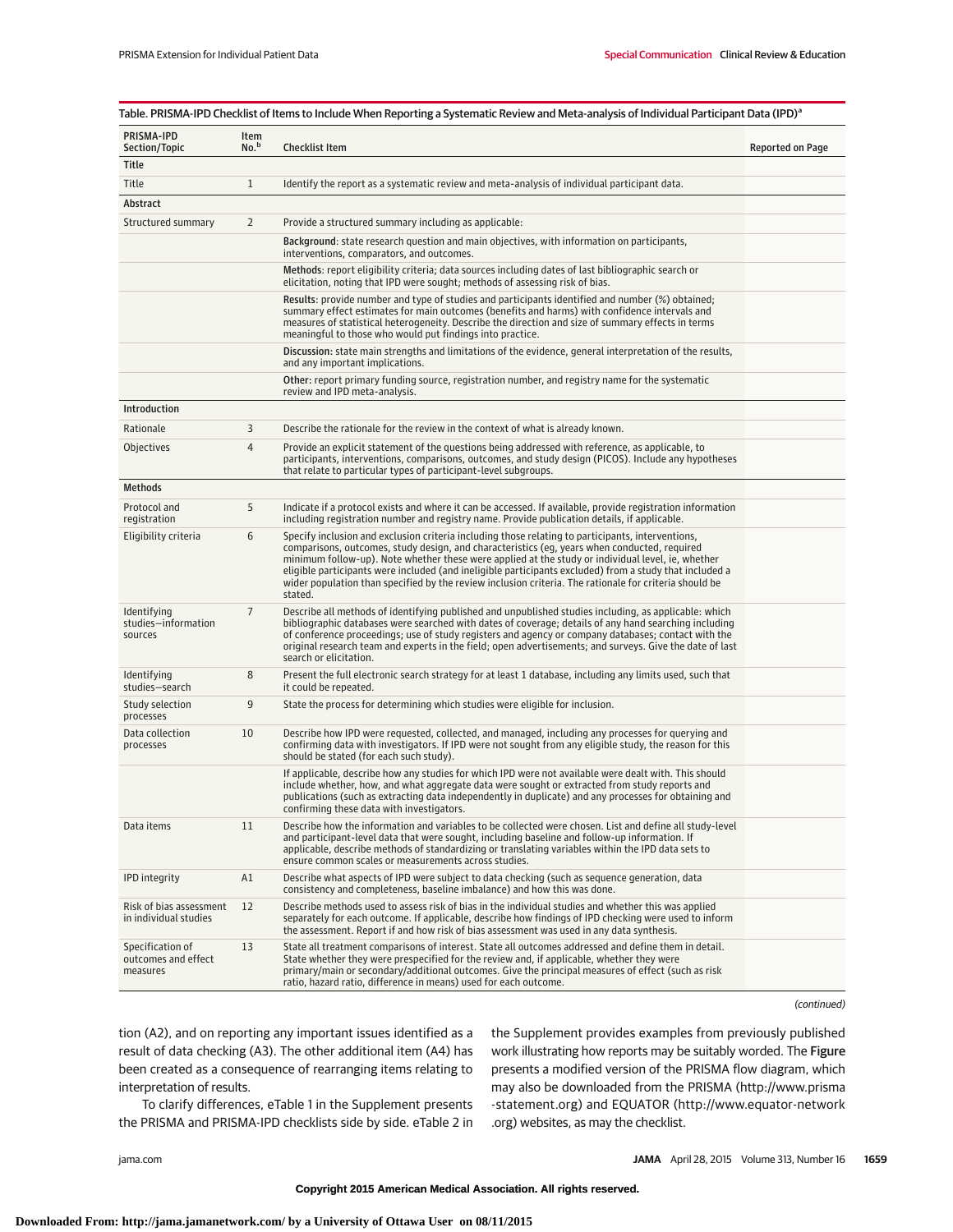| <b>PRISMA-IPD</b><br>Section/Topic     | Item<br>No. <sup>b</sup> | <b>Checklist Item</b>                                                                                                                                                                                                                                                                                                                                                                                                                                                                                                                                                                                                                                                                                                                                                                                                                                                                                           | <b>Reported on Page</b> |
|----------------------------------------|--------------------------|-----------------------------------------------------------------------------------------------------------------------------------------------------------------------------------------------------------------------------------------------------------------------------------------------------------------------------------------------------------------------------------------------------------------------------------------------------------------------------------------------------------------------------------------------------------------------------------------------------------------------------------------------------------------------------------------------------------------------------------------------------------------------------------------------------------------------------------------------------------------------------------------------------------------|-------------------------|
| Synthesis methods                      | 14                       | Describe the meta-analysis methods used to synthesize IPD. Specify any statistical methods and models<br>used. Issues should include (but are not restricted to):<br>• Use of a 1-stage or 2-stage approach<br>• How effect estimates were generated separately within each study and combined across studies<br>(where applicable)<br>. Specification of 1-stage models (where applicable) including how clustering of patients within studies<br>was accounted for<br>. Use of fixed- or random-effects models and any other model assumptions, such as proportional hazards<br>• How (summary) survival curves were generated (where applicable)<br>• Methods for quantifying statistical heterogeneity (such as $I^2$ and $\tau^2$ )<br>• How studies providing IPD and not providing IPD were analyzed together (where applicable)<br>• How missing data within the IPD were dealt with (where applicable) |                         |
| Exploration of variation<br>in effects | A2                       | If applicable, describe any methods used to explore variation in effects by study- or participant-level<br>characteristics (such as estimation of interactions between effect and covariates). State all<br>participant-level characteristics that were analyzed as potential effect modifiers and whether these<br>were prespecified.                                                                                                                                                                                                                                                                                                                                                                                                                                                                                                                                                                          |                         |
| Risk of bias across<br>studies         | 15                       | Specify any assessment of risk of bias relating to the accumulated body of evidence, including any<br>pertaining to not obtaining IPD for particular studies, outcomes, or other variables.                                                                                                                                                                                                                                                                                                                                                                                                                                                                                                                                                                                                                                                                                                                     |                         |
| Additional analyses                    | 16                       | Describe methods of any additional analyses, including sensitivity analyses. State which of these were<br>prespecified.                                                                                                                                                                                                                                                                                                                                                                                                                                                                                                                                                                                                                                                                                                                                                                                         |                         |
| <b>Results</b>                         |                          |                                                                                                                                                                                                                                                                                                                                                                                                                                                                                                                                                                                                                                                                                                                                                                                                                                                                                                                 |                         |
| Study selection and IPD<br>obtained    | 17                       | Give numbers of studies screened, assessed for eligibility, and included in the systematic review with<br>reasons for exclusions at each stage. Indicate the number of studies and participants for which IPD<br>were sought and for which IPD were obtained. For those studies for which IPD were not available, give<br>the numbers of studies and participants for which aggregate data were available. Report reasons for<br>nonavailability of IPD. Include a flow diagram.                                                                                                                                                                                                                                                                                                                                                                                                                                |                         |
| Study characteristics                  | 18                       | For each study, present information on key study and participant characteristics (such as description of<br>interventions, numbers of participants, demographic data, unavailability of outcomes, funding source,<br>and if applicable duration of follow-up). Provide (main) citations for each study. Where applicable, also<br>report similar study characteristics for any studies not providing IPD.                                                                                                                                                                                                                                                                                                                                                                                                                                                                                                       |                         |
| <b>IPD</b> integrity                   | A <sub>3</sub>           | Report any important issues identified in checking IPD or state that there were none.                                                                                                                                                                                                                                                                                                                                                                                                                                                                                                                                                                                                                                                                                                                                                                                                                           |                         |
| Risk of bias within<br>studies         | 19                       | Present data on risk of bias assessments. If applicable, describe whether data checking led to the<br>up-weighting or down-weighting of these assessments. Consider how any potential bias affects<br>the robustness of meta-analysis conclusions.                                                                                                                                                                                                                                                                                                                                                                                                                                                                                                                                                                                                                                                              |                         |
| Results of individual<br>studies       | 20                       | For each comparison and for each main outcome (benefit or harm), for each individual study report the<br>number of eligible participants for which data were obtained and show simple summary data for each<br>intervention group (including, where applicable, the number of events), effect estimates, and<br>confidence intervals. These may be tabulated or included on a forest plot.                                                                                                                                                                                                                                                                                                                                                                                                                                                                                                                      |                         |
| Results of syntheses                   | 21                       | Present summary effects for each meta-analysis undertaken, including confidence intervals and<br>measures of statistical heterogeneity. State whether the analysis was prespecified, report the numbers<br>of studies and participants and, where applicable, report the number of events on which it is based.                                                                                                                                                                                                                                                                                                                                                                                                                                                                                                                                                                                                 |                         |
|                                        |                          | When exploring variation in effects due to patient or study characteristics, present summary<br>interaction estimates for each characteristic examined, including confidence intervals and measures<br>of statistical heterogeneity. State whether the analysis was prespecified. State whether any interaction<br>is consistent across trials.                                                                                                                                                                                                                                                                                                                                                                                                                                                                                                                                                                 |                         |
|                                        |                          | Provide a description of the direction and size of effect in terms meaningful to those who would put<br>findings into practice.                                                                                                                                                                                                                                                                                                                                                                                                                                                                                                                                                                                                                                                                                                                                                                                 |                         |
| Risk of bias across<br>studies         | 22                       | Present results of any assessment of risk of bias relating to the accumulated body of evidence,<br>including any pertaining to the availability and representativeness of available studies, outcomes,<br>or other variables.                                                                                                                                                                                                                                                                                                                                                                                                                                                                                                                                                                                                                                                                                   |                         |
| Additional analyses                    | 23                       | Give results of any additional analyses (eg, sensitivity analyses). If applicable, this should also include<br>any analyses that incorporate aggregate data for studies that do not have IPD. If applicable, summarize<br>the main meta-analysis results following the inclusion or exclusion of studies for which IPD were not<br>available.                                                                                                                                                                                                                                                                                                                                                                                                                                                                                                                                                                   |                         |
| <b>Discussion</b>                      |                          |                                                                                                                                                                                                                                                                                                                                                                                                                                                                                                                                                                                                                                                                                                                                                                                                                                                                                                                 |                         |
| Summary of evidence                    | 24                       | Summarize the main findings, including the strength of evidence for each main outcome.                                                                                                                                                                                                                                                                                                                                                                                                                                                                                                                                                                                                                                                                                                                                                                                                                          |                         |
| Strengths and<br>limitations           | 25                       | Discuss any important strengths and limitations of the evidence, including the benefits of access to IPD<br>and any limitations arising from IPD that were not available.                                                                                                                                                                                                                                                                                                                                                                                                                                                                                                                                                                                                                                                                                                                                       |                         |
| Conclusions                            | 26                       | Provide a general interpretation of the findings in the context of other evidence.                                                                                                                                                                                                                                                                                                                                                                                                                                                                                                                                                                                                                                                                                                                                                                                                                              |                         |
| Implications                           | A4                       | Consider relevance to key groups (such as policy makers, service providers, and service users).<br>Consider implications for future research.                                                                                                                                                                                                                                                                                                                                                                                                                                                                                                                                                                                                                                                                                                                                                                   |                         |
| Funding                                |                          |                                                                                                                                                                                                                                                                                                                                                                                                                                                                                                                                                                                                                                                                                                                                                                                                                                                                                                                 |                         |
| Funding                                | 27                       | Describe sources of funding and other support (such as supply of IPD) and the role in the systematic<br>review of those providing such support.                                                                                                                                                                                                                                                                                                                                                                                                                                                                                                                                                                                                                                                                                                                                                                 |                         |
| Meta-Analyses.<br>sharing and reuse.   |                          | <sup>b</sup> A1-A3 denote new items that are additional to standard PRISMA items. A4 has<br>Abbreviation: PRISMA, Preferred Reporting Items for Systematic Reviews and<br>been created as a result of rearranging content of the standard PRISMA<br>Statement to suit the way that systematic reviews and meta-analyses of IPD<br>a Reproduced with permission of the PRISMA-IPD Group, which encourages<br>are reported.                                                                                                                                                                                                                                                                                                                                                                                                                                                                                       |                         |

## Table. PRISMA-IPD Checklist of Items to Include When Reporting a Systematic Review and Meta-analysis of Individual Participant Data (IPD)<sup>a</sup> (continued)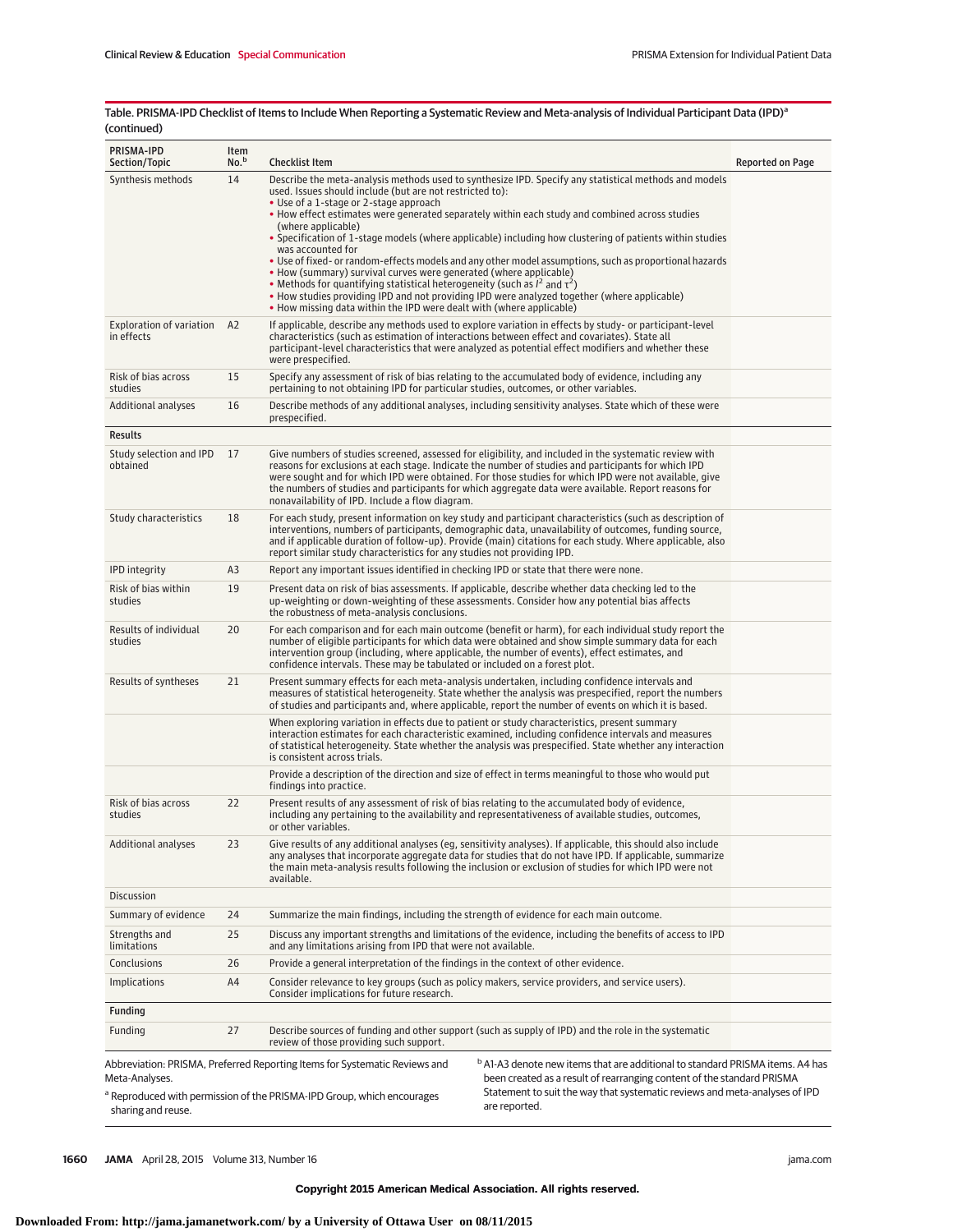

IPD indicates individual patient data; PRISMA, Preferred Reporting Items for Systematic Reviews and Meta-Analyses. Reproduced with permission of the PRISMA-IPD Group, which encourages sharing and reuse.

## **Discussion**

Systematic reviews andmeta-analyses of individual participant data have been recognized as a gold standard approach from the early days of systematic review.5,6 They offermany advantages over analyses that use aggregate data extracted from publications.<sup>4,7</sup> These include the potential to avoid bias arising from the absence of unpublished studies and unreported outcomes,<sup>7,8</sup> checking and transforming data to common scores or measures and standardizing analyses across studies,<sup>7</sup> and the possibility of handling missing data within studies more appropriately.<sup>9</sup> Individual-level information enables more flexible and robust analyses than are possible with aggregate study results, including the ability to deal appropriately with time-to-event and longitudinal data. IPD meta-analyses also may enhance evidence synthesis more widely; for example, they may help quantify potentially causal associations from multiple observational studies<sup>9</sup> or develop risk prediction models.<sup>10,11</sup>

With an established history in reviews of interventions in cancer<sup>12</sup> and cardiovascular disease, $13$  the IPD approach is being used increasingly<sup>4</sup> and across a broadening range of health care areas. However, it represents a minority of the systematic reviews undertaken,<sup>3,4</sup> perhaps owing to the time and resources required to build collaborations of study investigators to share data and agree on analyses to be performed. If IPD becomes more readily available as a result of current initiatives aiming to make provision of clinical trial data for research purposes a legal, regulatory, or ethical requirement,<sup>14,15</sup> it is likely that in the future more systematic reviews will access and analyze IPD. This will likely include synthesis of IPD released in controversial areas where transparent, complete, and high-quality reporting is essential.

As with all areas of research, systematic reviews and metaanalyses of IPD could be better reported,<sup>16</sup> making it easier for readers to understand, critique, and implement findings. Standard PRISMA guidelines are geared toward systematic reviews based on aggregate data and so lack reference to some important aspects of the IPD approach. The PRISMA-IPD extension was therefore developed to provide a framework for full and transparent reporting of methods used in the collection, checking, and meta-analysis of IPD.

## Main Modifications to the PRISMA Checklist

#### Structured Abstract

Based on the PRISMA extension for abstracts<sup>17</sup> tailored to the IPD approach, a structured abstract (item 2) should include important details of methods and results. Although journal format and word limits may make it difficult to include all the outlined information, as much relevant information as possible should be succinctly summarized.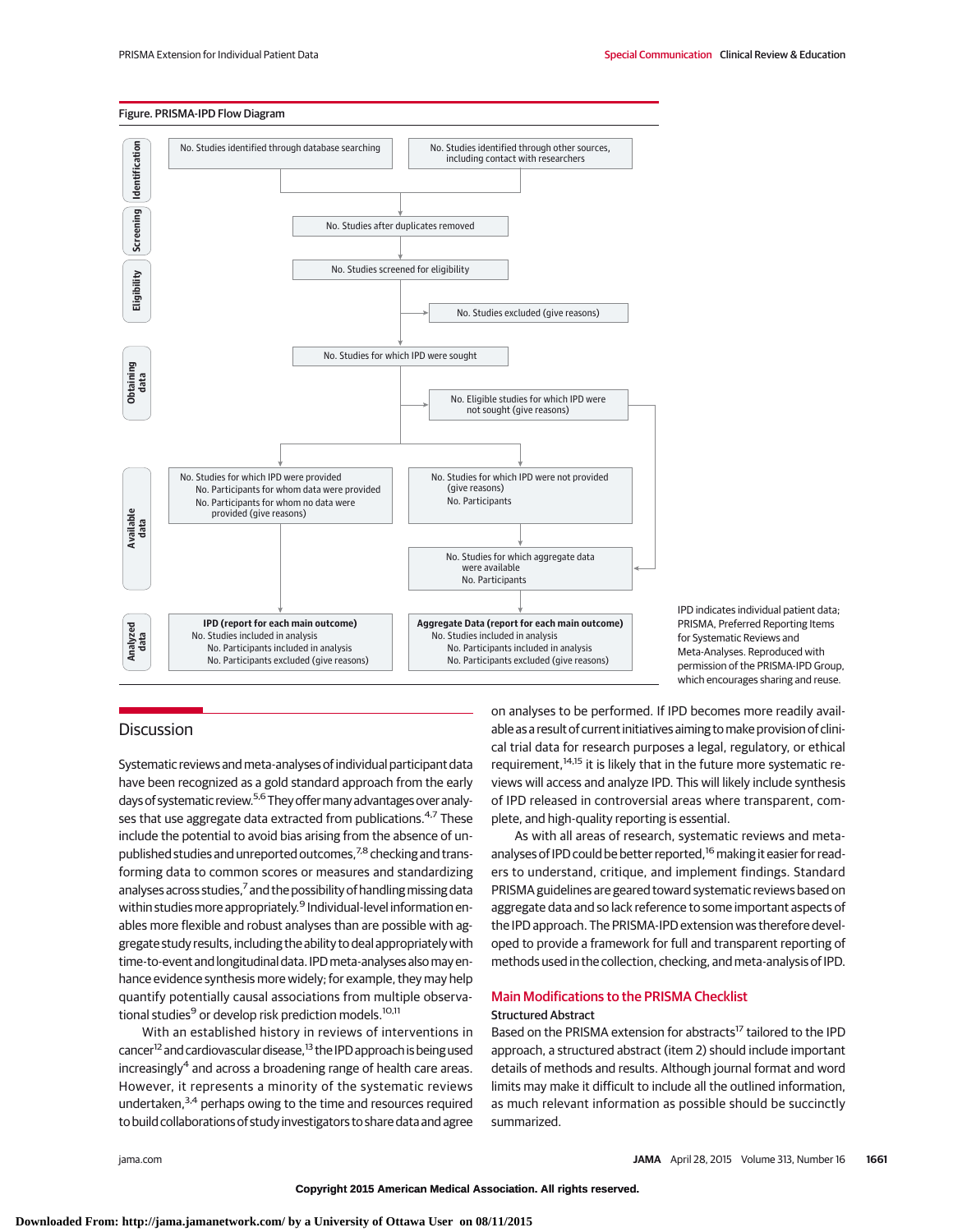#### Rationale

It may be useful to explain briefly the benefits that the IPD approach brings to the review, as well as the specific rationale for the research question being addressed (item 3). This may highlight inadequacies of any existing systematic reviews of aggregate data and may be particularly important in areas in which the approach is not yet well established and the target audience is not familiar with its strengths. Providing such information may also be helpful in persuading readers of the robustness and consequent value of findings, which may help encourage their uptake and use in practice, including within clinical guidelines.<sup>18</sup> For clarity, it is always helpful for reviews that update or build on previously published reviews to explicitly make the link with prior versions.

#### Protocols and Registration

Access to IPD both permits more flexible and powerful analysis and provides an opportunity for data manipulation. Thus, the production of, and adherence to, a protocol that includes a detailed analysis plan is perhaps even more important than for a standard systematic review. Deviation from the planned analyses may be necessary and may even improve on what was intended. However, transparency is important, for example in stating which reported analyses were preplanned and which were primary and secondary outcomes. Such statements can be supported by referral to the protocol. Because systematic review protocols are increasingly being registered (eg, in PROSPERO [http://www.crd.york.ac.uk/PROSPERO/]) and published formally, a recommendation to include a citation or link to registration records and formal published protocols has been added (item 5). It also may be helpful to include a copy of the protocol and data request forms as an appendix to the published report.

#### Eligibility Criteria

Inclusion criteria are generally developed as for a standard systematic review. However, the IPD approach provides an opportunity to use only a subset of the enrolled population within a study. For example, in a review of pediatric research interventions it may be possible to include the IPD from just the children enrolled in a study that recruited both adults and children. Where any such additional inclusion/exclusion criteria are applied at the participant level, they should be reported (item 6). As well as ensuring transparency, doing so helps readers avoid confusion if the number of included participants differs markedly from the number reported in the original study publication.

## Identifying Studies and Obtaining Data

Direct contact and collaboration with study investigators, including enlisting their help in identifying eligible studies, is a key feature of systematic reviews and meta-analyses of IPD. Item 7 was therefore extended to include additional means of identifying studies. These can be particularly important for identifying data not published at the time of the systematic review. Item 17 has also been extended to include additional information on seeking IPD from the original studies.

#### Data Collection, Harmonization, and Checking

Data extraction does not usually apply to those studies for which IPD are obtained. The checklist therefore includes a new element under data collection processes (item 10) to capture how IPD were ob-

### Risk of Bias Assessment

Risk of bias assessments for included studies (item 12) and presentation of findings (item 19) have been extended to consider direct investigation of the IPD. For example, there might be less concern about potential bias associated with envelope randomization if checking the IPD shows that treatment allocation to study groups is balanced over time, provides reassurance that envelopes have been used in the planned sequence with none discarded, and that there are no important imbalances in patient characteristics across allocation groups. Conversely, it may be necessary to highlight concerns revealed only by the IPD. For example, if checking IPD randomization sequence reveals an alternating pattern of allocation for a trial that reported apparently sound methods of randomization, this should be noted.Obtaining the full study protocoland direct contact with the participating study investigators also may provide additional information to inform assessment of risk of bias.

#### Handling Trials for Which IPD Were Unavailable

An important aspect of validity is the completeness and representativeness of the data collected. It is therefore important to provide information on the numbers of studies and participants for which IPD were sought and obtained (item 17), to report whether there is potential risk of bias associated with nonavailability of IPD (items 15 and 22), and to compare results from analyses that include and exclude studies for which IPD were not available (item 23). For the latter, 1-stage and 2-stage meta-analysis models (discussed below) can be used to combine aggregate data (from studies not providing IPD) with the available IPD,<sup>20</sup> and both sources of evidence can be distinctly displayed on forest and funnel plots.<sup>16</sup> This allows the effect of non-IPD studies on meta-analysis conclusions to be quantified and transparently displayed.

#### Synthesis Methods

IPD enables more flexible and potentially more powerful statistical analyses than are possible with aggregate data.However, it also creates potential for "data dredging," whereby reviewers explore numerous outcomes and subgroups to find those that yield interesting results. This made it important to add a recommendation to report all outcomes analyzed and whether these were prespecified (item 13) and to record all subgroup analyses conducted and whether these were prespecified (item A2).

Methods of synthesis are not always reported fully or well.<sup>3,4</sup> Item 14 has been extended to list aspects that should be addressed in analyses of clinical trial data. A variety of analytic models can be used including (1) those that first generate estimates of effectiveness (aggregate data) for each study separately and then combine these summary statistics using standard meta-analysis methods (commonly termed a 2-stage approach), and (2) those that estimate the overall meta-analytic effect from all data in all studies simultaneously (commonly termed a 1-stage approach). If a 1-stage modeling approach is used, it is important that the clustering of pa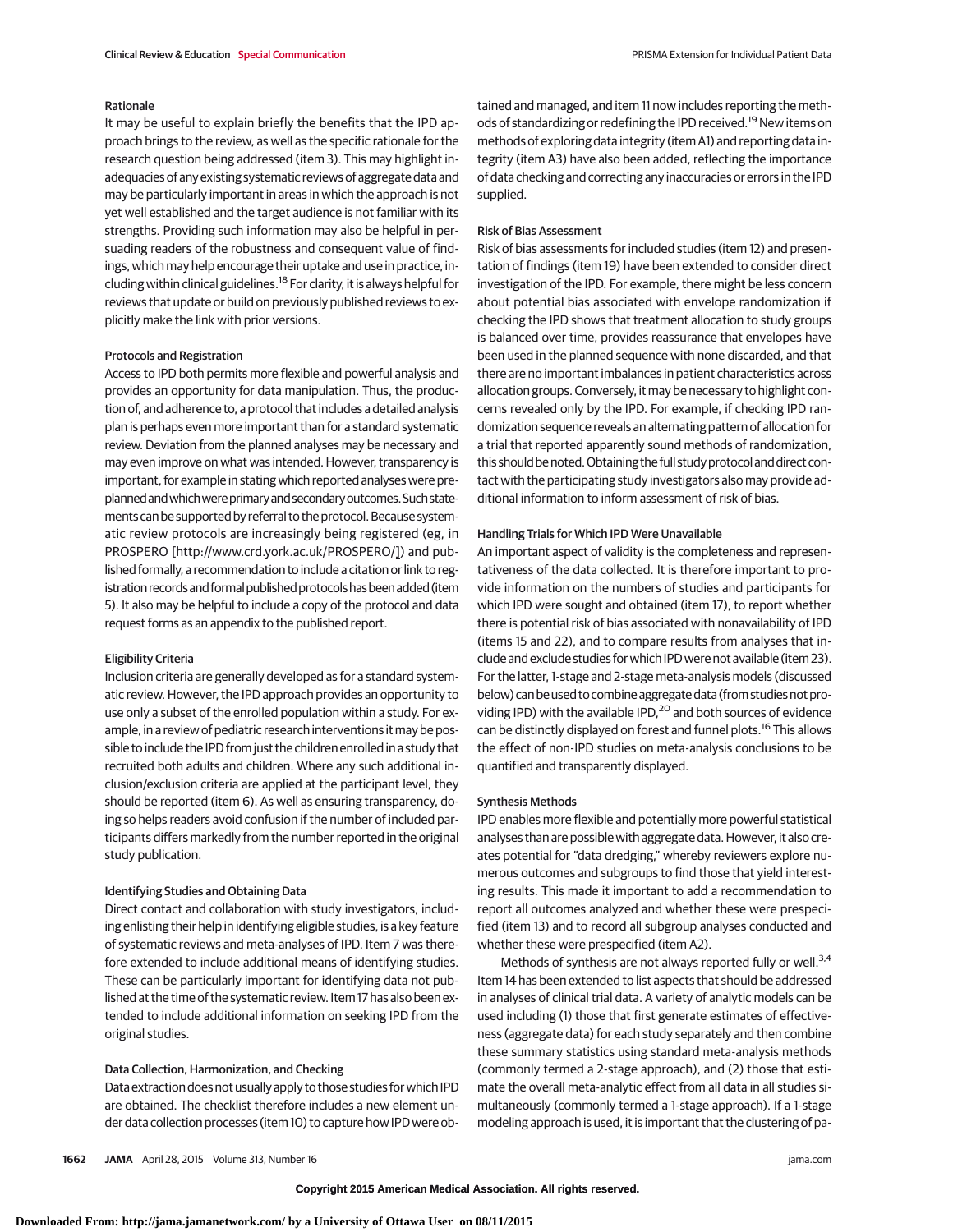tients within studies is taken into account and that the data set is not analyzed simplistically as a single "mega trial."<sup>21</sup> Care should be taken to ensure that the model selection process is described adequately and that full specifications are provided. Results should be presented with a nonstatistical audience in mind. For example, coefficients from a 1-stage logistic or Cox regression model relate to a log odds ratio or a log hazard ratio, respectively; converting and reporting these as odds ratios or hazard ratios makes them easier to understand.

It may be helpful to present results as both relative and absolute differences (which depends on relative differences and on baseline risk) between, forexample, interventions from randomized trials. A large relative benefit may be of little practical importance if the underlying risk and hence absolute improvement is small. Furthermore, because baseline event rates can differ substantially between different types of individual, the same relative effect may translate to different absolute improvements, even when the relative effect of intervention is the same. It therefore can be helpful to present information on relative and absolute differences according to a series of differing baseline risks.<sup>22,23</sup>

Forest plots enable readers to examine combined estimates, inconsistency across studies, and the precision of individual studies. In common with the standard PRISMA Statement the display of forest plots for key outcomes is advocated, irrespective of the type of approach to statistical analysis.

#### Exploration of Effectiveness in Different Participant Types

A major motivation for adopting the IPD approach is the ability to explore between-study heterogeneity and participant-level variation in treatment response. The latter is particularly important, as it allows analyses to explore whether there are any particular types (subgroups) of participants who benefit differentially from the intervention under investigation.<sup>24</sup> This is reflected through an additional element in stating objectives (item 4) relating to presentation of subgroup hypotheses, a new item (item A2) to describe methods, and an additional element relating to presenting results (item 21). When reporting such analyses it is vital to state whether there is any clear statistical evidence of a difference in outcome by participant characteristics. As well as being of clinical relevance, any such variation may explain heterogeneity in results between trials.

## PRISMA-IPD Amendments Relevant to All Systematic Reviews

Some PRISMA-IPD additions are relevant to all systematic reviews. These include statement of any subgroup hypotheses (item 4); citation of published protocols (item 5); description of how the information to be collected (or extracted) was chosen (item 11); statement of all comparisons and outcomes addressed andwhether these were primary outcomes (item 13); statement of whether analyses were prespecified (items 13, 16, and 21); reporting of the number of participants for which data were available (item 17); and description of interventions (item 18). The PRISMA group may wish to consider some of these for inclusion in future versions of the standard PRISMA Statement.

## Implementation

PRISMA-IPD is intended to apply to IPD meta-analysis primarily within the context of systematic review of randomized trials. It has been developed largely from experience of undertaking reviews of studies of the effects of health care interventions, where the approach was established in the late 1980s.<sup>25,26</sup> Most examples are drawn from this literature, and it is anticipated that the checklist will be used mainly in this context. However, much is also relevant to other areas in which IPD synthesis is gaining popularity, including systematic reviews of diagnostic,<sup>27</sup> prognostic,<sup>10,28,29</sup> observational,<sup>30,31</sup> causal,<sup>32</sup> or animal<sup>33,34</sup> studies. Although not designed specifically for prospectivemeta-analyses, in which study investigators decide in advance to formally combine individual-level data from each of their studies in a larger meta-analytic synthesis,<sup>35</sup> many checklist items will apply. Because systematic reviews and meta-analyses of IPD are often substantial projects, it may not always be possible to address all items in detail within journal article word limits. In this case, further information should be made available as supplementary material.

The PRISMA-IPD checklist should be largely self-explanatory and represents the minimum amount of information that should be reported to provide a full and transparent account of how the review was conducted. It will sometimes be necessary to include further information not covered by PRISMA-IPD items to deal with nonstandard issues that occurred during the review process and convey nuances of findings. Syntheses of study designs other than randomized trialsmay require further or different information. Authors and peer reviewers are encouraged to use the checklist to improve reporting and journal editors to include it in their endorsement of PRISMA.

#### Limitations

Development of the PRISMA-IPD Statement (as for the standard PRISMA Statement) was evidence-based where possible and was otherwise based on opinions gathered from persons with relevant expertise and experience. Response to the survey was limited (53 respondents [28% response rate]). This may reflect it being open for only a short time (necessitated by a fixed workshop date) as well as its specialist focus. However, as its stated purpose was to provide a starting point for discussion at the workshop, this is not considered a major limitation. The checklist has not been formally evaluated prior to proposed implementation. Whether use of PRISMA-IPD will improve reporting quality requires evaluation in future research.

## **Conclusions**

PRISMA-IPD provides guidelines for reporting systematic reviewsand meta-analysesofIPD.Future researchisneeded todeterminewhether this approach will lead to improved reporting of this type of research.

#### **ARTICLE INFORMATION**

**Author Affiliations:** Centre for Reviews and Dissemination, University of York, York, United Kingdom (L. A. Stewart, Simmonds); All-Ireland Hub for Trials Methodology Research, Queen's University Belfast, Belfast, United Kingdom

Research Institute of Primary Care and Health Sciences, Keele University, Keele, United Kingdom (initial work carried out at School of Health and Population Sciences, University of Birmingham, Birmingham, United Kingdom) (Riley); Centre for

(Clarke); Radbound Institue of Health Sciences, Radboudumc, Nijmegen, the Netherlands (Rovers);

Rural Economy, School of Agriculture, Food and Rural Development Newcastle University, Newcastle, United Kingdom (work carried out at the Centre for Reviews and Dissemination, University of York, United Kingdom) (G. Stewart); MRC Clinical Trials Unit at UCL, London, United Kingdom (Tierney).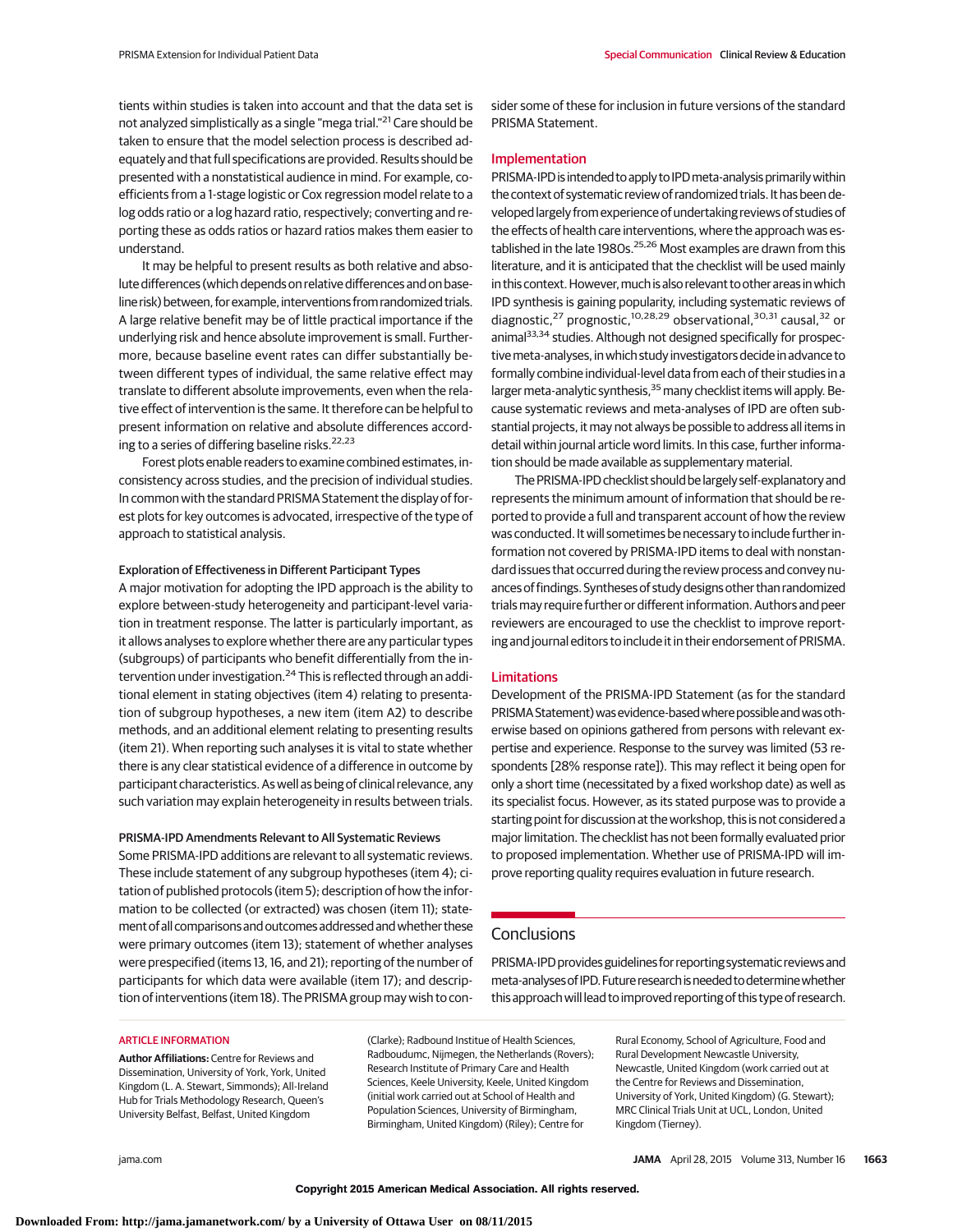**Author Contributions:** Dr L. A. Stewart had full access to all of the data in the study and takes responsibility for the integrity of the data and the accuracy of the data analysis. Study concept and design: L. A. Stewart, Clarke,

Rovers, Riley, G. Stewart, Tierney. Acquisition, analysis, or interpretation of data:

L. A. Stewart, Clarke, Rovers, Riley, Simmonds, G. Stewart, Tierney.

Drafting of the manuscript: L. A. Stewart, Clarke, Rovers, Riley, Simmonds, G. Stewart, Tierney. Critical revision of the manuscript for important intellectual content: All authors.

Statistical analysis: Simmonds.

Obtained funding: L. A. Stewart.

Administrative, technical, or material support: Simmonds, G. Stewart.

Study supervision: L. A. Stewart, Clarke, Rovers, Riley, Tierney.

**Conflict of Interest Disclosures:** All authors have completed and submitted the ICMJE Form for Disclosure of Potential Conflicts of Interest. Dr L. A. Stewart reported that she is employed as Director of the Centre for Reviews and Dissemination at the University of York and is in receipt of research funding to carry out systematic reviews and meta-analyses; has previously received research funding to explore and develop methods for systematic reviews and meta-analysis of IPD; is co-convenor of the Cochrane Collaboration IPD Meta-analysis Methods group; and has previously published on and advocated IPD approaches to systematic review. Dr Clarke reported that he is co-convenor of the Cochrane Collaboration IPD Meta-analysis Methods group and is involved in the conduct of IPD analyses. Dr Rovers reported that she is a co-convenor of the Cochrane Collaboration IPD Meta-analysis Group and has undertaken several IPD reviews. Dr Riley reported that he has conducted and published IPD meta-analyses and related methodological research and guidance on the IPD approach to systematic review and receives funding for these activities. Dr Tierney reported that she is co-convenor of the Cochrane Collaboration IPD Methods Group; has conducted and published IPD meta-analyses, related methodological research, and guidance on the IPD approach to systematic review; and receives funding for these activities. No other disclosures were reported.

**Members of the PRISMA-IPD Development Group:** Project Group: Mark Simmonds, Gavin Stewart, Lesley Stewart. Steering Group: Mike Clarke, Richard Riley, Maroeska Rovers, Lesley Stewart (chair), Jayne Tierney. PRISMA-IPD Development Group (additional to project and steering groups): Doug Altman (Centre for Statistics in Medicine, University of Oxford, Oxford, United Kingdom), Lisa Askie (NHMRC Clinical Trials Centre, University of Sydney, Australia), Sarah Burdett (MRC Clinical Trials Unit, UCL, London United Kingdom), Lelia Duley (University of Nottingham, United Kingdom), Jonathan Emberson (Clinical Trial Service Unit & Epidemiological Studies Unit, Nuffield Department of Population Health, University of Oxford, Oxford, United Kingdom), Francois Gueffier (Faculty of Medicine, University of Lyon, Lyon, France), Amanda Kerr (Clinical Trial Service Unit & Epidemiological Studies Unit [CTSU], Nuffield Department of Population Health, Oxford University, Oxford, United Kingdom), Karmela Krleža-Jerić (Ottawa Group, IMPACT, and Department of Research in Biomedicine and Health, University of Split School of Medicine, Split, Croatia), Toby Lasserson (Cochrane Editorial Unit,

Cochrane Collaboration, London, United Kingdom), David Moher (Clinical Epidemiology Program, Ottawa Hospital Research Institute, Ottawa, Ontario, Canada), Karel Moons (Julius Center For Health Sciences and Primary Care, UMC Utrecht, the Netherlands), Bob Phillips (Centre for Reviews and Dissemination, University of York, York, United Kingdom), Pascal Piedbois (Centre Paul Strauss, Strasbourg, France), Jean-Pierre Pignon (Metaanalysis unit, Gustave Roussy, Villejuif, France), Christopher H. Schmid (Department of Biostatistics and Center for Evidence Based Medicine, Brown University School of Public Health, Providence Rhode Island), Catrin Tudur Smith (Department of Biostatistics and North West Hub for Trials Methodology Research, University of Liverpool, Liverpool, United Kingdom), Claire Vale (MRC Clinical Trials Unit, UCL, London, United Kingdom), Emma Veitch (PLOS ONE, Cambridge, United Kingdom), Keith Wheatley (Cancer Research UK Clinical Trials Unit, University of Birmingham, Birmingham, United Kingdom).

Doug Altman is a member of the PRISMA group and author of the PRISMA Statement and is also a member of the EQUATOR Steering Group. David Moher is a member of the PRISMA group and author of the PRISMA Statement, a member of the EQUATOR Steering Group, and is funded through a University Research Chair. Toby Lasserson is an employee of the Cochrane Collaboration and a member of the group developing Cochrane's own set of standards for conducting and reporting intervention reviews (MECIR) and for its plain language summaries (PLEACS).

**Funding/Support:** The PRISMA-IPD workshop was funded through a National Institute for Health Research (NIHR) Senior Investigator personal award (Dr L. Stewart). Preparatory work was partially supported by the same award and by the MRC as part of the MRC-National Institute for Health Research Methodology Research Programme (grant ID 88053).

**Role of Funders/Sponsors:** The funders/sponsors had no role in the design and conduct of the study; collection, management, analysis, and interpretation of the data; preparation review, or approval of the manuscript; and decision to submit the manuscript for publication.

**Disclaimer:** The views expressed are those of the authors and not necessarily those of the Cochrane Collaboration, MRC, National Health Service, the NIHR, or the Department of Health.

**Additional Contributions:** We are grateful to Alison Tonks, MB, ChB (BMJ), and Iain Hrynaszkiewicz, MA (Nature Publishing Group & Palgrave Macmillan), who attended and participated in discussion and debate at the workshop, and to Marc Buyse, ScD (IDDI), who commented on the draft statement. We thank Alison Smith, MSc, and Dean Langan, MSc, for undertaking data extraction for the review of current individual patient data (IPD) publishing practice; Vanda Castle and Jackie Richmond for workshop organization; and John Jackson, BSc, and Vanda Castle for editorial assistance, all of whom are or were members of staff at the Centre for Reviews and Dissemination, University of York. Thanks also to Larysa Rydzewska (MRC Clinical Trials Unit, University College, London) for liaising with the Cochrane IPD Meta-analysis Methods Group, providing editorial assistance, and sourcing example material. None of these individuals received compensation for their contributions.

**Correction:** This article was corrected online on May 22, 2015, to correct errors in the text and Figure.

#### **REFERENCES**

**1**. Moher D, Liberati A, Tetzlaff J, Altman DG; PRISMA Group. Preferred reporting items for systematic reviews and meta-analyses: the PRISMA Statement. PLoS Med. 2009;6(7):e1000097.

**2**. Moher D, Schulz KF, Simera I, Altman DG. Guidance for developers of health research reporting guidelines. PLoS Med. 2010;7(2):e1000217.

**3**. Simmonds MC, Higgins JP, Stewart LA, Tierney JF, Clarke MJ, Thompson SG. Meta-analysis of individual patient data from randomized trials: a review of methods used in practice. Clin Trials. 2005;2(3):209-217.

**4**. Riley RD, Lambert PC, Abo-Zaid G. Meta-analysis of individual participant data: rationale, conduct, and reporting. BMJ. 2010;340:c221.

**5**. Chalmers I; Cochrane Collaboration. The Cochrane collaboration: preparing, maintaining, and disseminating systematic reviews of the effects of health care. Ann N Y Acad Sci. 1993;703:156-163.

**6**. Stewart LA, Clarke MJ; Cochrane Working Group. Practical methodology of meta-analyses (overviews) using updated individual patient data. Stat Med. 1995;14(19):2057-2079.

**7**. Stewart LA, Tierney JF. To IPD or not to IPD? advantages and disadvantages of systematic reviews using individual patient data. Eval Health Prof. 2002;25(1):76-97.

**8**. Stewart L, Tierney J, Burdett S. Do systematic reviews based on individual patient data offer a means of circumventing biases associated with trial publications? In: Rothstein H, Sutton A, Borenstein M, eds. Publication Bias in Meta-Analysis: Prevention, Assessment and Adjustments. Chichester, United Kingdom: John Wiley & Sons; 2005:261-286.

**9**. Burgess S, White IR, Resche-Rigon M, Wood AM. Combining multiple imputation and meta-analysis with individual participant data. Stat Med. 2013;32 (26):4499-4514.

**10**. Debray TP, Moons KG, Ahmed I, Koffijberg H, Riley RD. A framework for developing, implementing, and evaluating clinical prediction models in an individual patient data meta-analysis. Stat Med. 2013;32(18):3158-3180.

**11**. Phillips RS, Sutton AJ, Riley RD, Chisholm JC, Picton SV, Stewart LA; PICNICC Collaboration. Predicting infectious complications in neutropenic children and young people with cancer (IPD protocol). Syst Rev. 2012;1:8.

**12**. Clarke M, Stewart L, Pignon JP, Bijnens L. Individual patient data meta-analysis in cancer. Br J Cancer. 1998;77(11):2036-2044.

**13**. Selker HP, Griffith JL, Beshansky JR, et al. Patient-specific predictions of outcomes in myocardial infarction for real-time emergency use: a thrombolytic predictive instrument. Ann Intern Med. 1997;127(7):538-556.

**14**. Krumholz HM. Why data sharing should be the expected norm. BMJ. 2015;350:h599.

**15**. Lo B. Sharing clinical trial data: maximizing benefits, minimizing risk.JAMA. 2015;313(8):793-794.

**16**. Ahmed I, Sutton AJ, Riley RD. Assessment of publication bias, selection bias, and unavailable data in meta-analyses using individual participant data: a database survey. BMJ. 2012;344:d7762.